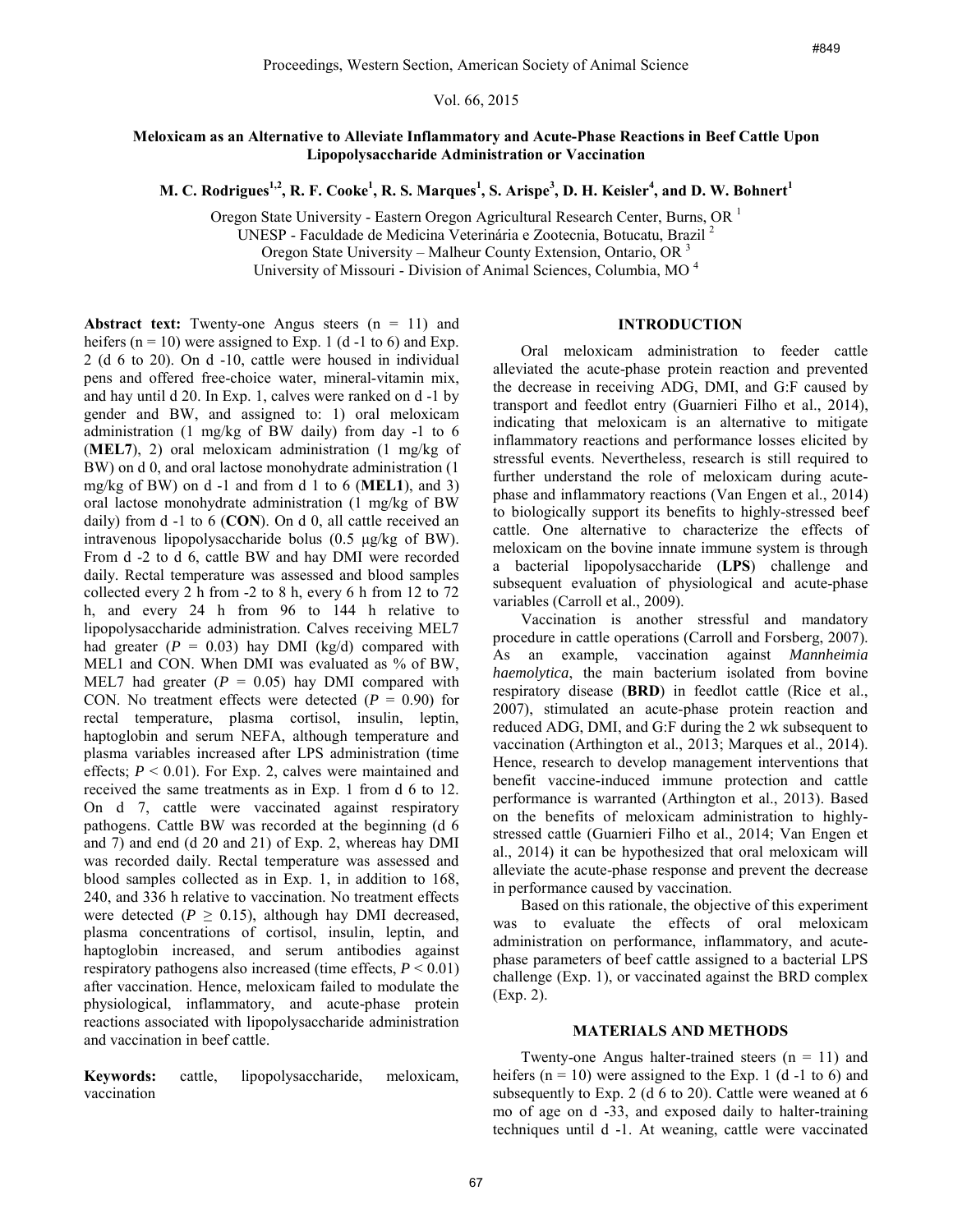against clostridial diseases, infectious bovine rhinotracheitis, bovine viral diarrhea complex, pneumonia, and *M. haemolytica* (One Shot Ultra 7, Bovi-Shield Gold One Shot, and TSV-2; Zoetis, Florham Park, NJ), and administered an anthelmintic (Dectomax; Zoetis). On d -10, cattle were housed in individual pens contained within an enclosed barn, and offered free choice water, mineralvitamin mix, and mixed alfalfa-grass hay until the end of Exp. 2 (d 20).

## *Experiment 1*

*Animals and treatments*. On d -1, calves were ranked by gender and BW (avg.  $BW = 232 \pm 4$  kg), and assigned to 1 of 3 treatments: 1) oral meloxicam administration (1 mg/kg of BW daily; Carlsbad Technologies, Inc., Carlsbad, CA) from day -1 to 6 (**MEL7**), 2) oral meloxicam administration (1 mg/kg of BW; Carlsbad Technologies, Inc.) on d 0, and oral lactose monohydrate administration (1 mg/kg of BW, excipient used in the manufacture of meloxicam tablets; Avantor Performance Materials, Center Valley, PA) on d -1 and from d 1 to 6 (**MEL1**), and 3) oral lactose monohydrate administration (1 mg/kg of BW daily; Avantor Performance Materials) from d -1 to 6 (**CON**).

Meloxicam was originally presented in 15 mg tablets, which were ground daily using a commercial food processor (Soho Food Processor; West Bend Housewares, West Bend, WI) to ensure that cattle received their exact dose. Lactose monohydrate was administered to account for potential placebo effects. Meloxicam or lactose monohydrate were manually mixed with 50 mL of 0.9% saline and administered individually to cattle via oral drench. The MEL7 and CON treatments are based on Guarnieri Filho et al. (2014), which also suggested that different lengths meloxicam administration should be investigated. Accordingly, the MEL1 treatment was included to determine if a single meloxicam administration can mitigate the inflammatory and acute-phase responses elicited by the LPS challenge, which occur within 24 h challenge (Carroll et al., 2009).

On d 0, all cattle received an intravenous bolus dose of bacterial LPS (0.5 μg/kg of BW, *Escherichia coli* 0111:B4, Sigma-Aldrich, St. Louis, MO) concurrently with treatment administration (Carroll et al., 2009). Bacterial LPS was dissolved into 10 mL of 0.9% saline immediately before administration.

*Sampling*. From d -2 to d 6, cattle were weighed daily. Hay DMI was evaluated daily from d -2 to 6 from each pen by collecting and weighing refusals daily. Samples of the offered and non-consumed feed were collected daily from each pen and dried for 96 h at 50°C in forced-air ovens for DM calculation.

Steer rectal temperature was assessed with a GLA M750 digital thermometer (GLA Agricultural Electronics, San Luis Obispo, CA) every 2 h from -2 to 8 h, every 6 h from 12 to 72 h, and every 24 h from 96 to 144 h relative to LPS administration. Blood samples were collected concurrently with rectal temperature assessment via jugular venipuncture into commercial blood collection tubes (Vacutainer, 10 mL; Becton Dickinson, Franklin Lakes, NJ) with or without freeze-dried sodium heparin for plasma and serum collection, respectively. Blood samples were placed immediately on ice, centrifuged  $(2,500 \times g$  for 30 min; 4<sup>o</sup>C) for plasma or serum harvest, and stored at -80°C on the same day of collection. All plasma samples were analyzed for plasma haptoglobin concentrations (Guarnieri Filho et al., 2014). Samples collected from -2 to 48 h relative to LPS administration were analyzed for concentrations of serum NEFA, plasma cortisol, insulin, and leptin (Delavaud et al., 2000; Guarnieri Filho et al., 2014).

# *Experiment 2*

*Animals and treatments*. Immediately after the last sampling of Exp. 1 on d 6, cattle (avg. BW =  $228 \pm 4$  kg) were assigned to the same treatment scheme received in Exp. 1. Treatments (MEL7, MEL1, and CON) were administered from d 6 to d 12.

On d 7, cattle were re-vaccinated against infectious bovine rhinotracheitis, bovine viral diarrhea complex, pneumonia, and *M. haemolytica* (Bovi-Shield Gold One Shot; Zoetis) concurrently with treatment administration. As in Exp. 1, the MEL7 and CON treatments are based on Guarnieri Filho et al. (2014). Given that leukocytes responsible for inflammatory and acute-phase responses are directly involved with antigen presentation to T cells (Durum and Muegge. 1996), excessive meloxicam administration may impair the innate immune responses required for proper vaccine efficacy. Therefore, MEL1 was included to determine if a single meloxicam administration concurrently with handling for vaccination can mitigate the resultant inflammatory and acute-phase responses (Marques et al., 2014) without impairing vaccine efficacy.

*Sampling*. Cattle full BW was recorded at the beginning (d 6 and 7) and end (d 20 and 21) of the experiment. Hay DMI was recorded daily from d 5 to 20 as in Exp. 1, whereas G:F was calculated based on total BW gain and hay DMI during the experimental period. Rectal temperature was assessed and blood samples collected as in Exp. 1, with additional collected at 168, 240, and 336 h relative to vaccination for analysis of plasma haptoglobin (Guarnieri Filho et al., 2014). Plasma samples collected immediately prior (0 h) and at 168, 240, and 336 h following vaccination were also analyzed for concentrations of antibodies against *M. haemolytica* (Confer et al., 2009), as well as titers against *bovine respiratory syncytial virus* (**BRSV**), *bovine herpesvirus-1* (**BHV-1**), *bovine viral diarrhea virus-1* (**BVD-1**), and *parainfluenza 3 virus* (**PI3**) at the Oklahoma Animal Disease Diagnostic Laboratory (Stillwater, OK).

# *Statistical analysis*

Data from both experiments were analyzed using the MIXED procedure of SAS (SAS Inst., Inc., Cary, NC) and Satterthwaite approximation to determine the denominator df for the tests of fixed effects. Animal was considered the experimental unit. The model statements contained the effects of treatment, time, gender, and all resultant interaction. Hay DMI was analyzed using values obtained on d -2 and -1 (Exp. 1) or d 5 and 6 (Exp. 2) as covariates. Animal(treatment  $\times$  gender) was used as random variable. The specified term for the repeated statement was time, animal(treatment  $\times$  gender) was included as subject, and the covariance structure utilized was autoregressive, which provided the lowest Akaike information criterion and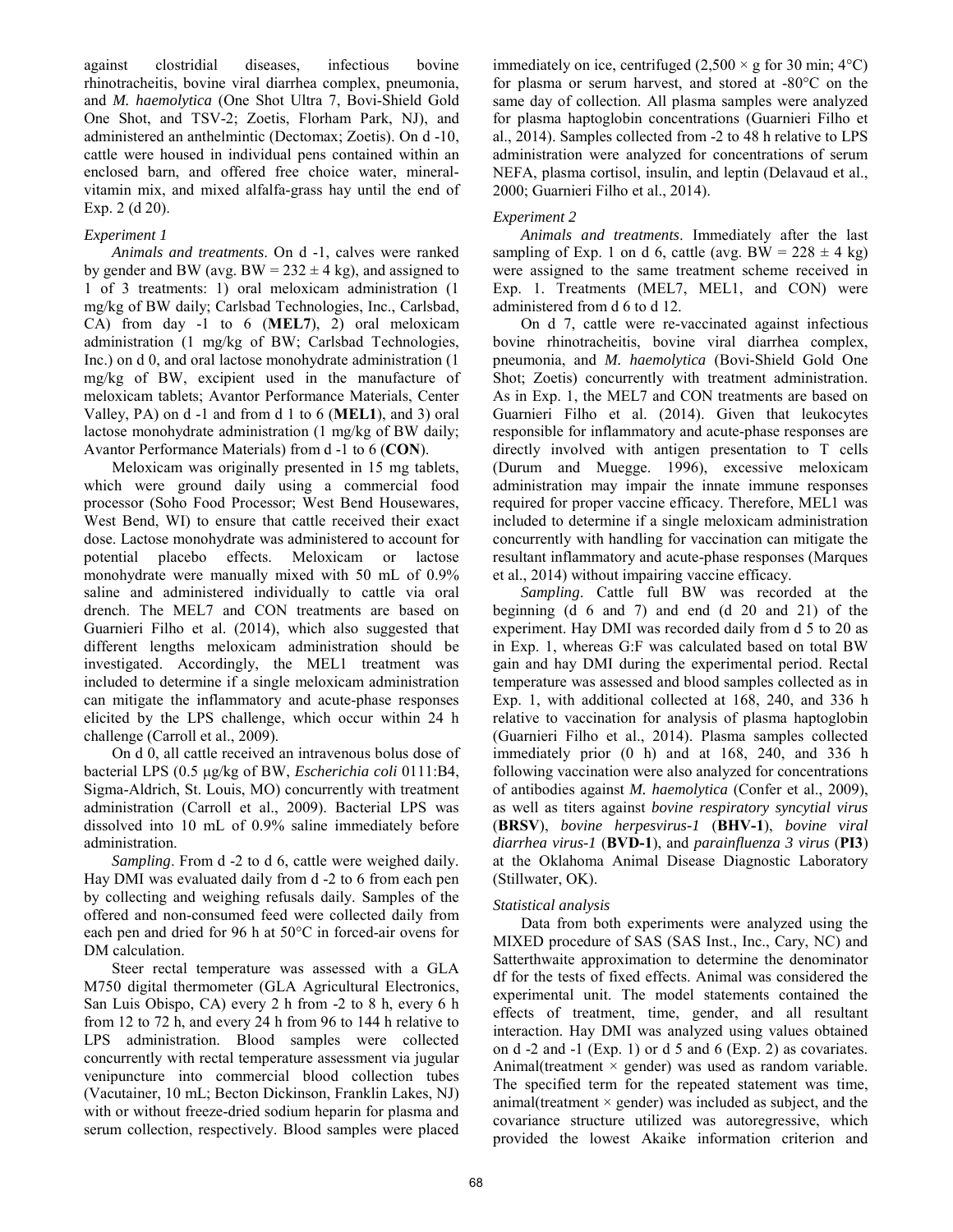therefore the best fit. Results are reported as least square means, covariately adjusted means for hay DMI, and separated using PDIFF. Significance was set at  $P \leq 0.05$ , and tendencies were determined if  $P > 0.05$  and  $\leq 0.10$ .

**Table 1.** Performance and rectal temperature (**RT**) of steers and heifers challenged with lipopolysaccharide (**LPS**; Exp. 1) or vaccination (Exp. 2), and assigned to receive oral meloxicam (1 mg/kg of BW daily) for 7 d (**MEL7**), lactose monohydrate for 7 d (**CON**), or meloxicam for 1 d and lactose monohydrate for 6 d (**MEL1**) during the challenging period.<sup>1</sup>

| Item      | <b>CON</b>     | MEL7       | MEL1           | <b>SEM</b> | $P =$ |
|-----------|----------------|------------|----------------|------------|-------|
| Exp.1     |                |            |                |            |       |
| BW, kg    | 229            | 231        | 221            | 7          | 0.61  |
| DMI       |                |            |                |            |       |
| Kg/d      | $4.73^{\rm a}$ | $5.52^{b}$ | $4.75^{\rm a}$ | 0.23       | 0.05  |
| $%$ of BW | $1.97^{\rm a}$ | $2.33^{b}$ | $2.10^{ab}$    | 0.12       | 0.09  |
| RT        | 38.99          | 38.95      | 38.96          | 0.07       | 0.90  |
| Exp. 2    |                |            |                |            |       |
| BW, kg    |                |            |                |            |       |
| Initial   | 230            | 234        | 222            | 7          | 0.48  |
| Final     | 234            | 238        | 228            | 7          | 0.55  |
| BW change | 4.98           | 3.98       | 5.24           | 1.40       | 0.80  |
| DMI       |                |            |                |            |       |
| Kg/d      | 5.50           | 5.72       | 5.30           | 0.19       | 0.38  |
| $%$ of BW | 2.38           | 2.47       | 2.35           | 0.08       | 0.55  |
| G.F, g/kg | 71.4           | 53.5       | 80.4           | 21.0       | 0.66  |
| RT        | 39.19          | 39.06      | 39.13          | 0.06       | 0.29  |

<sup>1</sup> In Exp. 1, all cattle received an intravenous bolus dose of bacterial LPS (0.5 μg/kg of BW, *Escherichia coli* 0111:B4, Sigma-Aldrich, St. Louis, MO). In Exp. 2, cattle were vaccinated against infectious bovine rhinotracheitis, bovine viral diarrhea complex, pneumonia, and *Mannheimia. haemolytica* (Bovi-Shield Gold One Shot; Zoetis, Florham Park, NJ).

#### **RESULTS AND DISCUSSION**

#### *Experiment 1*

No treatment effects were detected  $(P = 0.61)$  for calf BW during the experimental period (Table 1). Calves assigned to MEL7 had greater  $(P = 0.03)$  actual hay DMI compared with MEL1 and CON calves (Table 1). When DMI was evaluated as % of BW, MEL7 had greater  $(P =$ 0.05) hay DMI compared with CON calves only (Table 1), whereas hay DMI of MEL1 calves was similar ( $P \ge 0.45$ ) compared with MEL7 and CON cohorts (Table 1). Therefore, these results indicate that oral meloxicam administration for 7 d alleviated the decrease in hay DMI caused by LPS administration and the stress of handling for sample collection (day effect,  $P \le 0.01$ ; Figure 1).

No treatment effects were detected  $(P = 0.90)$  for rectal temperature, which increased for all treatments (time effect, *P* < 0.01; data not shown) from 2 to 6 h and returned to baseline levels 8 h relative to LPS administration. No treatment effects were detected ( $P \ge 0.74$ ) for plasma cortisol, insulin, leptin, haptoglobin and serum NEFA (Table 2). Time effects were detected (*P* < 0.01; data not shown) for all plasma variables. Plasma cortisol concentrations increased  $(P < 0.05)$  from 2 to 6 h and returned to baseline levels 8 h relative to LPS administration. Plasma insulin concentrations increased (*P*  $\leq$  0.05) from 2 to 12 h and returned to baseline levels 16 h relative to LPS administration. Plasma leptin concentrations increased  $(P < 0.05)$  from 8 to 16 h and returned to baseline levels 24 h relative to LPS administration. Plasma haptoglobin concentrations increased ( $P < 0.05$ ) beginning at 16 h and returned to baseline levels only at 144 h relative to LPS administration. Carroll et al. (2009) reported similar time effects for rectal temperature and plasma cortisol in weaned steers receiving LPS at 1.0 μg/kg of BW. The time effect detected for haptoglobin demonstrates that LPS administration effectively induced an acute-phase protein reaction (Carroll et al., 2009). Time effects detected for plasma insulin and leptin indicate changes in energy metabolism to cope with the stress of inflammation (Waggoner et al., 2009). Nevertheless, all these variables were similar among CON, MEL7, and MEL1, suggesting that oral meloxicam administration failed to modulate the physiological and inflammatory responses triggered by LPS administration.

**Table 2.** Blood variables from steers and heifers challenged with lipopolysaccharide (**LPS**; Exp. 1) or vaccination (Exp. 2), and assigned to receive oral meloxicam (1 mg/kg of BW daily) for 7 d (**MEL7**), lactose monohydrate for 7 d (**CON**), or meloxicam for 1 d and lactose monohydrate for 6 d (**MEL1**) during the challenging period.<sup>1</sup>

| Item                 | <b>CON</b> | MEL7 | <b>MEL1</b> | <b>SEM</b> | $P =$ |
|----------------------|------------|------|-------------|------------|-------|
| Exp.1                |            |      |             |            |       |
| Cortisol, ng/mL      | 30.4       | 30.6 | 30.1        | 2.7        | 0.98  |
| Insulin, $\mu$ IU/mL | 2.72       | 3.04 | 2.75        | 0.66       | 0.93  |
| $NEFA$ , $\mu Eq/L$  | 0.43       | 0.42 | 0.43        | 0.05       | 0.98  |
| Leptin, $ng/mL$      | 4.89       | 4.93 | 5.23        | 0.34       | 0.74  |
| Haptoglobin, ng/mL   | 0.26       | 0.29 | 0.28        | 0.05       | 0.95  |
| Exp. 2               |            |      |             |            |       |
| Cortisol, ng/mL      | 26.6       | 26.1 | 24.4        | 1.6        | 0.61  |
| Insulin, $\mu$ IU/mL | 1.84       | 1.92 | 1.91        | 0.38       | 0.98  |
| $NEFA$ , $\mu Eq/L$  | 0.37       | 0.29 | 0.35        | 0.06       | 0.68  |
| Leptin, $ng/mL$      | 5.00       | 5.29 | 5.44        | 0.25       | 0.46  |
| Haptoglobin, ng/mL   | 0.57       | 0.52 | 0.56        | 0.09       | 0.92  |

<sup>1</sup> In Exp. 1, all cattle received an intravenous bolus dose of bacterial LPS (0.5 μg/kg of BW, *Escherichia coli* 0111:B4, Sigma-Aldrich, St. Louis, MO). In Exp. 2, cattle were vaccinated against infectious bovine rhinotracheitis, bovine viral diarrhea complex, pneumonia, and *Mannheimia haemolytica* (Bovi-Shield Gold One Shot; Zoetis, Florham Park, NJ).

#### *Experiment 2*

No treatment effects detected  $(P = 0.80)$  BW change during the experimental period (Table 1). No treatment effects were detected ( $P \ge 0.38$ ; Table 1) for hay DMI parameters, although DMI decreased (day effect,  $P \le 0.01$ ; Figure 2) upon vaccination as previously reported by Marques et al. (2014).

No treatment effects were detected  $(P = 0.29)$  for rectal temperature, which increased for all treatments (time effect,  $P < 0.01$ ; data not shown) from 2 to 16 h and returned to baseline levels 24 h relative to vaccination. No treatment effects were detected ( $P \ge 0.61$ ) for plasma cortisol, insulin, leptin, haptoglobin and serum NEFA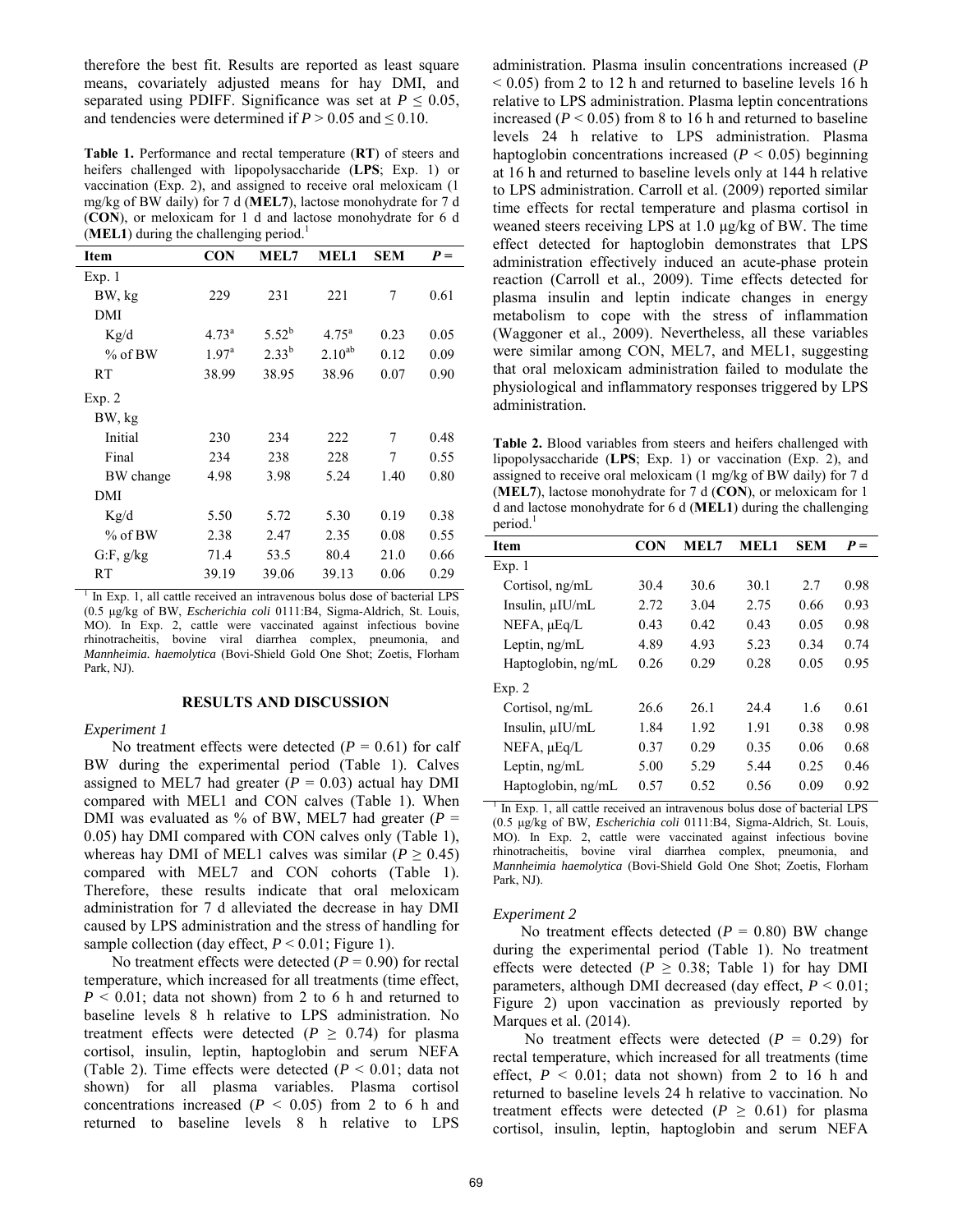(Table 2). Time effects were detected (*P* < 0.01; data not shown) for all plasma variables. Plasma cortisol concentrations increased  $(P < 0.05)$  from 4 to 12 h and returned to baseline levels 16 h relative to vaccination. Plasma insulin concentrations increased  $(P < 0.05)$  from 8 to 16 h and returned to baseline levels 24 h relative to vaccination. Plasma leptin concentrations increased (*P* < 0.05) from 8 to 16 h and returned to baseline levels 24 h relative to vaccination. Plasma haptoglobin concentrations increased  $(P < 0.05)$  beginning at 16 h and returned to baseline levels only at 168 h relative to vaccination. Similar outcomes were reported by Marques et al. (2014), illustrating the physiological changes, including energy metabolism, inflammatory and stress reaction, caused by vaccination against BRD pathogens in beef cattle.

**Table 3.** Serum concentrations of antibodies against M*. haemolytica* (ng bound), as well as serum titers (log) against bovine respiratory syncytial virus (**BRSV**), bovine herpesvirus-1 (**BHV-1**), bovine viral diarrhea virus-1 (**BVD-1**), and parainfluenza 3 virus (**PI3**) in steers and heifers challenged with a vaccine against these pathogens and assigned to receive oral meloxicam (1 mg/kg of BW daily) for 7 d (**MEL7**), lactose monohydrate for 7 d (**CON**), or meloxicam for 1 d and lactose monohydrate for 6 d (**MEL1**) during the challenging period.<sup>1</sup>

| Item            | <b>CON</b> | MEL7 | MEL1 | <b>SEM</b> | $P =$ |
|-----------------|------------|------|------|------------|-------|
| M. haemolytica  | 0.87       | 0.70 | 0.96 | 0.17       | 0.53  |
| <b>BRSV</b>     | 1 70       | 1.57 | 1.32 | 0.16       | 0.26  |
| BHV-1           | 0.79       | 0.66 | 0.75 | 0.22       | 0.90  |
| BVD-1           | 135        | 145  | 1.17 | 0.21       | 0.62  |
| P <sub>13</sub> | 1.65       | 1 01 | 1 25 | 0.23       | 0.16  |

1 Cattle were vaccinated against infectious bovine rhinotracheitis, bovine viral diarrhea complex, pneumonia, and *Mannheimia haemolytica* (Bovi-Shield Gold One Shot; Zoetis, Florham Park, NJ).

No treatment effects were detected  $(P \ge 0.16)$  for serum concentrations of antibodies against *M. haemolytica,*  or serum titers against BRSV, BHV-1, BVD-1, and BVD-1. Time effects were detected  $(P < 0.01)$  for all titers but for BVD ( $P = 0.40$ ), given that values increased ( $P \le 0.04$ ) when comparing samples collected prior to and after vaccination (0.68 vs. 0.89, SEM = 0.05 for *M. haemolytica*, 1.03 vs. 1.70, SEM = 0.11 for BRSV, 0.22 vs. 0.90, SEM = 0.15 for BHV-1, and 0.81 vs. 1.50, SEM = 0.14 for PI3. These results indicate that vaccination induced the expected antibody response but for BVD-1, whereas meloxicam administration did not impact these outcomes.

## **IMPLICATIONS**

Oral meloxicam administration to beef cattle for 7 consecutive d at 1 mg/kg of BW prevented the decrease in DMI caused by LPS administration, but did not alleviate the resultant inflammatory and acute-phase protein reactions. Similarly, oral meloxicam administration to beef cattle at 1 mg/kg of BW upon vaccination against the BRD complex did not prevent the vaccine-induced decrease in DMI, did not alleviate the resultant inflammatory and acute-phase protein responses, and did not impact serum concentrations of antibodies against these pathogens. Hence, meloxicam administration failed to modulate the physiological challenges associated with LPS administration and vaccination in beef cattle.

### **LITERATURE CITED**

- Arthington, J. D., R. F. Cooke, T. D. Maddock, D. B. Araujo, P. Moriel, N. DiLorenzo, and G. C. Lamb. 2013. Effects of vaccination on the acute-phase protein response and measures of performance in growing beef calves. J. Anim. Sci. 91:1831-1837.
- Carroll, J. A., and N. E. Forsberg. 2007. Influence of stress and nutrition on cattle immunity. Vet. Clin. Food. Anim. 23:105-149.
- Carroll, J. A., Reuter, R.R., Chase Jr., C.C., Coleman, S.W., Riley, D.G., Spiers, D.E., Arthington, J.D. and Galyean, M.L. 2009. Profile of the bovine acute-phase response following an intravenous lipopolysaccharide challenge. Innate Immun. 15:81–89.
- Confer, A. W., S. Ayalew, M. Montelongo, D. L. Step, J. H. Wray, R. D. Hansen, and R. J. Panciera. 2009. Immunity of cattle following vaccination with a<br>Mannheimia haemolytica chimeric PlpE-LKT *Mannheimia haemolytica* chimeric PlpE–LKT (SAC89) protein. Vaccine 27:1771–1776.
- Delavaud, C., F. Bocquier, Y. Chilliard, D. H. Keisler, A. Gertler, and G. Kann. 2000. Plasma leptin determination in ruminants: Effect of nutritional status and body fatness on plasma leptin concentration assessed by a specific RIA in sheep. J. Endocrinol. 165:519–526.
- Guarnieri Filho, T. A., R. F. Cooke, B. I. Cappellozza, M. M. Reis, R. S. Marques, and D. W. Bohnert. 2014. Effects of meloxicam administration on physiological and performance responses of transported feeder cattle. J. Anim. Sci. 92:4137-4144.
- Marques, R. S., R. F. Cooke, B. I. Cappellozza, T. Guarnieri Filho, M. M. Reis, D. H. Keisler, and D. W. Bohnert. 2014. A vaccine-induced acute-phase reaction increases plasma leptin concentrations in beef cattle. J. Anim. Sci. 92(E-Suppl. 2):258.
- Rice, J. A., L. Carrasco-Medina, D. C. Hodgins, and P. E. Shewen. 2007. *Mannheimia haemolytica* and bovine respiratory disease. Anim. Health Res. Rev. 8:117–128.
- Van Engen, N. K., M. L. Stock, T. Engelken, R. C. Vann, L. W. Wulf, L. A. Karriker, W. D. Busby, J. Lakritz, A. J. Carpenter, B. J. Bradford, W. H. Hsu, C. Wang, and J. F. Coetzee. 2014. Impact of oral meloxicam on circulating physiological biomarkers of stress and inflammation in beef steers after long-distance transportation. J. Anim. Sci. 92:498–510.
- Waggoner, J. W., C. A. Löest, J. L. Turner, C. P. Mathis, and D. M. Hallford. 2009. Effects of dietary protein and bacterial lipopolysaccharide infusion on nitrogen metabolism and hormonal responses of growing beef steers. J. Anim. Sci. 2009. 87:3656–3668.